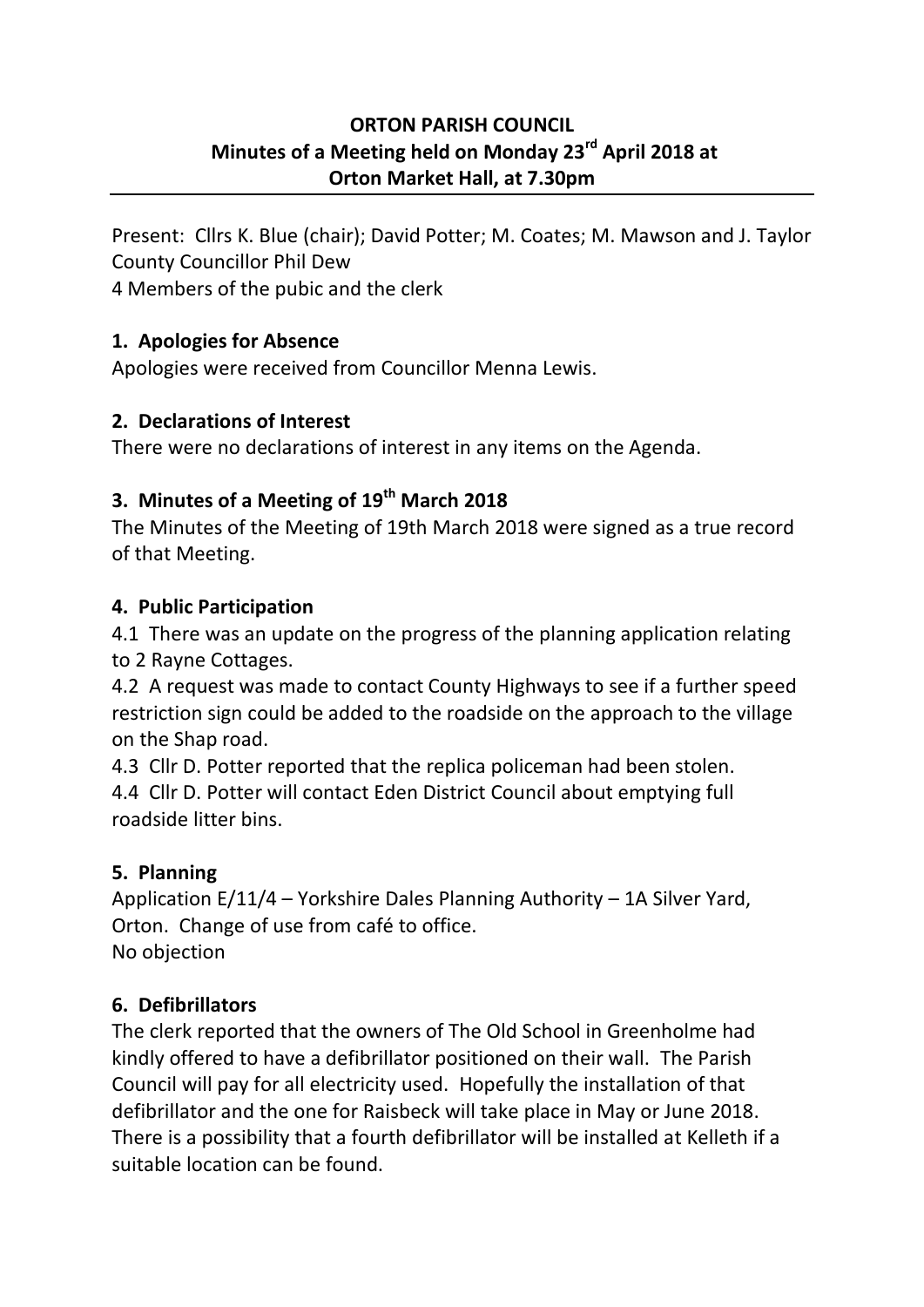### **7. Community Website**

Cllr John Taylor reported on the current position and said that the new website was nearing completion.

### **8. Litter Pick**

Cllr Kyle Blue reported on the successful litter pick and thanked all those who had taken part.

### **9. Finance**

The clerk circulated the cash book for approval and the following accounts were agreed for payment:

| £250.35 |
|---------|
| 140.00  |
| 97.60   |
| 681.21  |
| 83.41   |
| 186.00  |
|         |

### **10. General Data Protection Regulation**

The Clerk reported that CALC had now circulated a draft Policy document and a template for a privacy notice. These would be considered and amended and presented to the next meeting of the council. The Document Retention Schedule was approved.

# **11. Correspondence**

The clerk reported that a letter of thanks had been received from Mrs. M. Robinson for the donation made towards the cost of the Scarecrow exhibition.

# **12. Reports from County and District Councillors.**

County Councillor Phil Dew reported on the progress of filling highway potholes and the lack of resources available for the task. He also mentioned that a register of farmers willing to assist in the event of fire was to be compiled by Cumbria Fire and Rescue. His full report is annexed to these Minutes.

# **13. Date and Time of Next Meeting**

The next meeting will be the AGM and will be held on Monday  $21^{st}$  May 2018 at Orton Market Hall at 7.30pm